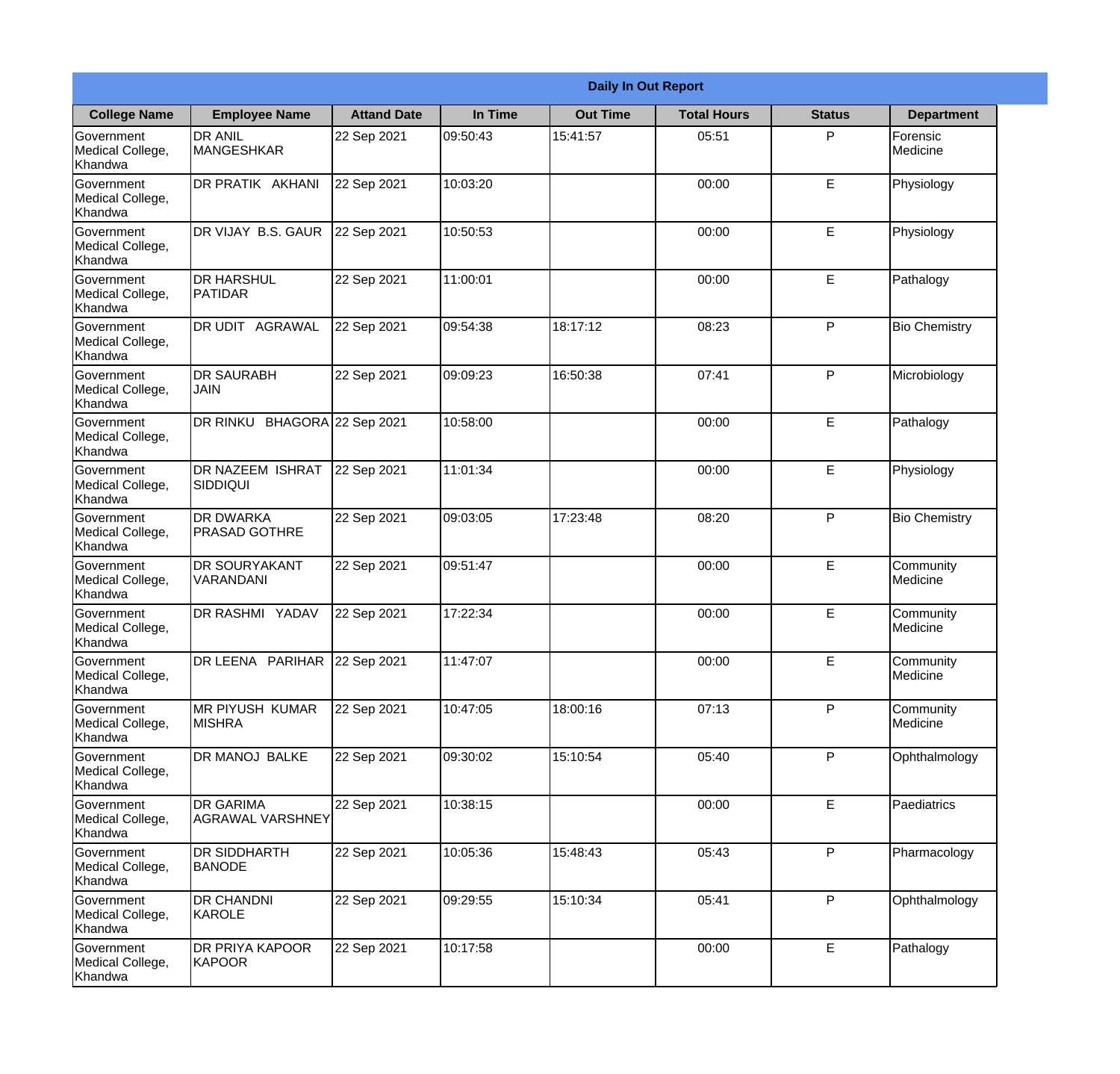| <b>Designation</b>                  | <b>Category</b>     |
|-------------------------------------|---------------------|
| Assistant Professor   Para Clinical |                     |
| Assistant Professor   Non Clinical  |                     |
| Associate Professor Non Clinical    |                     |
| <b>Assistant Professor</b>          | Para Clinical       |
| Associate Professor Non Clinical    |                     |
| Associate Professor Para Clinical   |                     |
| Assistant Professor   Para Clinical |                     |
| Professor                           | <b>Non Clinical</b> |
| Demonstrator/Tutor   Non Clinical   |                     |
| Demonstrator/Tutor                  | Para Clinical       |
| <b>Assistant Professor</b>          | Para Clinical       |
| Assistant Professor   Para Clinical |                     |
| Statistician                        | Para Clinical       |
| Assistant Professor   Clinical      |                     |
| Associate Professor Clinical        |                     |
| Associate Professor Para Clinical   |                     |
| <b>Assistant Professor</b>          | <b>Clinical</b>     |
| Demonstrator/Tutor   Para Clinical  |                     |

## **Daily In Out Report**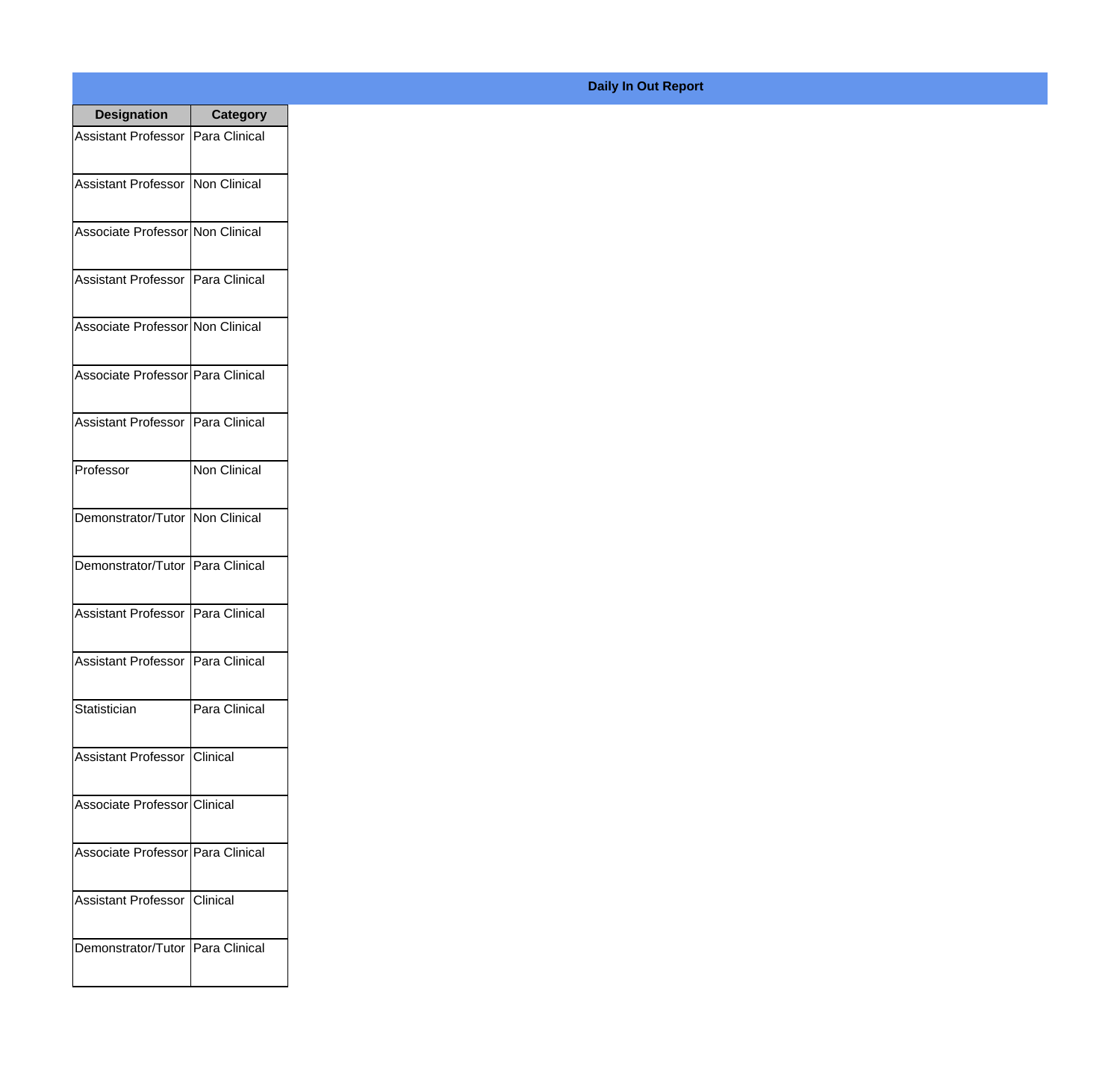| <b>Daily In Out Report</b>                       |                                           |             |          |          |       |             |                             |
|--------------------------------------------------|-------------------------------------------|-------------|----------|----------|-------|-------------|-----------------------------|
| Government<br>Medical College,<br>Khandwa        | <b>DR SAPNA</b><br><b>MAHESHRAM</b>       | 22 Sep 2021 | 10:58:37 |          | 00:00 | E           | Community<br>Medicine       |
| Government<br>Medical College,<br>Khandwa        | <b>DR NISHA</b><br><b>KAITHWAS</b>        | 22 Sep 2021 | 10:34:26 | 13:36:29 | 03:02 | P           | Psychiatry                  |
| <b>Government</b><br>Medical College,<br>Khandwa | DR SHAIKH M.KHALIQ 22 Sep 2021            |             | 09:55:46 |          | 00:00 | E           | <b>Bio Chemistry</b>        |
| Government<br>Medical College,<br>Khandwa        | <b>DR RAJU</b>                            | 22 Sep 2021 | 09:25:37 | 09:25:46 | 00:00 | AB          | Forensic<br>Medicine        |
| Government<br>Medical College,<br>Khandwa        | <b>DR RAJU</b>                            | 22 Sep 2021 | 17:09:44 |          | 00:00 | AB          | Forensic<br>Medicine        |
| Government<br>Medical College,<br>Khandwa        | <b>DR RANJEET</b><br><b>BADOLE</b>        | 22 Sep 2021 | 10:31:29 |          | 00:00 | E           | <b>General Medicine</b>     |
| Government<br>Medical College,<br>Khandwa        | <b>DR ASHOK</b><br><b>BHAUSAHEB NAJAN</b> | 22 Sep 2021 | 11:31:17 | 15:42:02 | 04:11 | P           | Forensic<br>Medicine        |
| Government<br>Medical College,<br>Khandwa        | DR PRIYESH<br><b>MARSKOLE</b>             | 22 Sep 2021 | 10:56:56 |          | 00:00 | E           | Community<br>Medicine       |
| Government<br>Medical College,<br>Khandwa        | <b>DR SANGEETA</b><br><b>CHINCHOLE</b>    | 22 Sep 2021 | 09:36:58 |          | 00:00 | E           | Physiology                  |
| Government<br>Medical College,<br>Khandwa        | DR NISHA MANDLOI<br><b>PANWAR</b>         | 22 Sep 2021 | 09:07:49 | 16:21:21 | 07:14 | P           | Obstetrics &<br>Gynaecology |
| Government<br>Medical College,<br>Khandwa        | <b>DR NANDINI</b><br><b>DIXIT</b>         | 22 Sep 2021 | 11:19:33 |          | 00:00 | E           | Paediatrics                 |
| Government<br>Medical College,<br>Khandwa        | <b>DR MUKTESHWARI</b><br><b>GUPTA</b>     | 22 Sep 2021 | 11:17:56 | 17:11:45 | 05:54 | P           | Pharmacology                |
| Government<br>Medical College,<br>Khandwa        | DR YASHPAL RAY                            | 22 Sep 2021 | 11:08:12 |          | 00:00 | $\mathsf E$ | Anatomy                     |
| Government<br>Medical College,<br>Khandwa        | RENU WAGHMARE                             | 22 Sep 2021 | 12:08:42 | 18:13:48 | 06:05 | P           | Community<br>Medicine       |